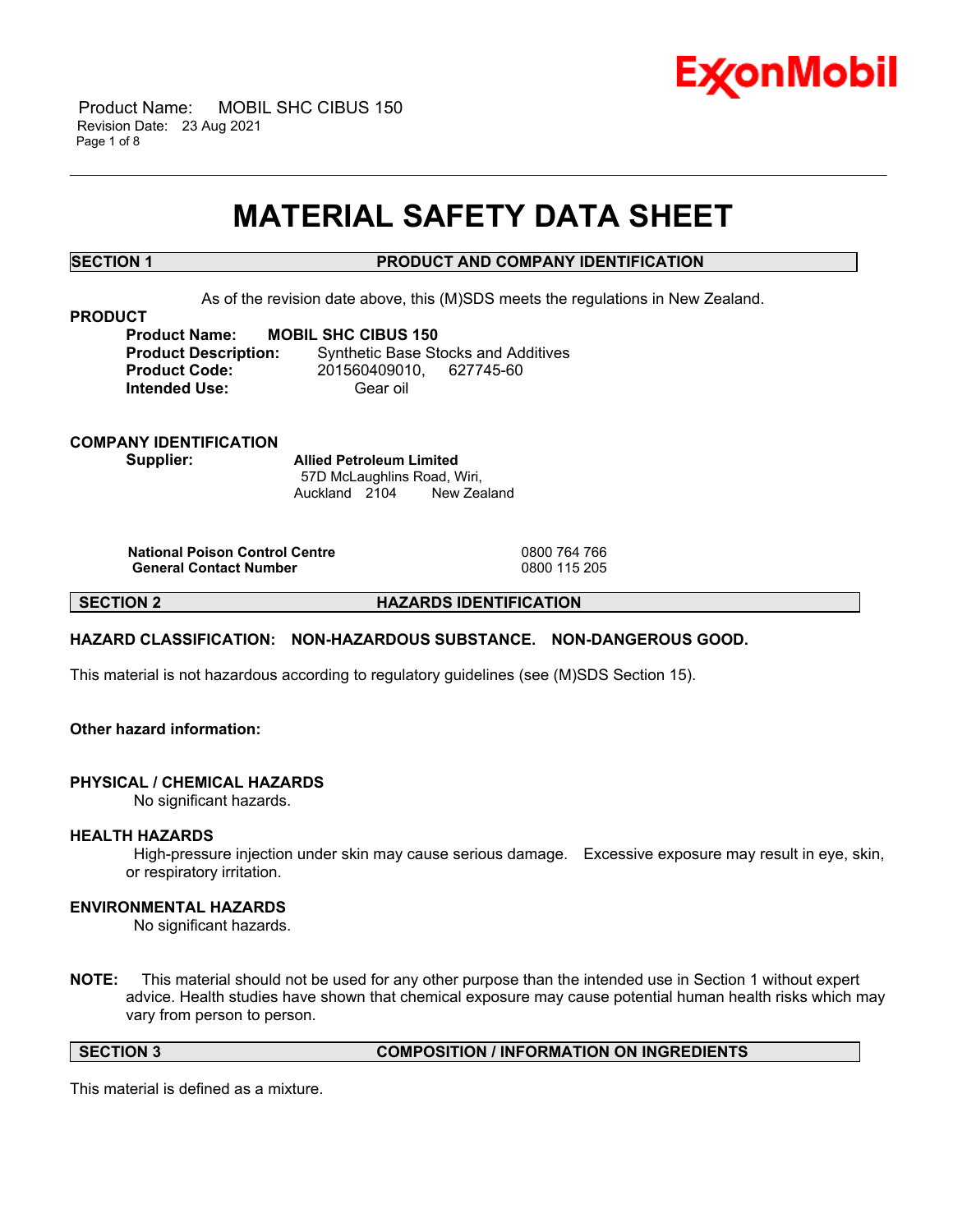

 Product Name: MOBIL SHC CIBUS 150 Revision Date: 23 Aug 2021 Page 2 of 8

### **Hazardous Substance(s) or Complex Substance(s) required for disclosure**

| <b>Name</b>                                | CAS#                | .<br>Concentration* | <b>GHS Hazard</b><br>Codes |
|--------------------------------------------|---------------------|---------------------|----------------------------|
| (PETROLEUM)<br>OIL<br><b>WHITE MINERAL</b> | $\sim$<br>8042-47-5 | 30%<br>20<br>∼      | H304<br>. .<br>-           |

\_\_\_\_\_\_\_\_\_\_\_\_\_\_\_\_\_\_\_\_\_\_\_\_\_\_\_\_\_\_\_\_\_\_\_\_\_\_\_\_\_\_\_\_\_\_\_\_\_\_\_\_\_\_\_\_\_\_\_\_\_\_\_\_\_\_\_\_\_\_\_\_\_\_\_\_\_\_\_\_\_\_\_\_\_\_\_\_\_\_\_\_\_\_\_\_\_\_\_\_\_\_\_\_\_\_\_\_\_\_\_\_\_\_\_\_\_\_

\* All concentrations are percent by weight unless ingredient is a gas. Gas concentrations are in percent by volume. Other ingredients determined not to be hazardous.

| SECTION 4 | <b>FIRST AID MEASURES</b> |
|-----------|---------------------------|
|           |                           |

# **INHALATION**

Remove from further exposure. For those providing assistance, avoid exposure to yourself or others. Use adequate respiratory protection. If respiratory irritation, dizziness, nausea, or unconsciousness occurs, seek immediate medical assistance. If breathing has stopped, assist ventilation with a mechanical device or use mouth-to-mouth resuscitation.

#### **SKIN CONTACT**

Wash contact areas with soap and water. If product is injected into or under the skin, or into any part of the body, regardless of the appearance of the wound or its size, the individual should be evaluated immediately by a physician as a surgical emergency. Even though initial symptoms from high pressure injection may be minimal or absent, early surgical treatment within the first few hours may significantly reduce the ultimate extent of injury.

# **EYE CONTACT**

Flush thoroughly with water. If irritation occurs, get medical assistance.

#### **INGESTION**

First aid is normally not required. Seek medical attention if discomfort occurs.

**SECTION 5 FIRE FIGHTING MEASURES**

# **EXTINGUISHING MEDIA**

**Appropriate Extinguishing Media:** Use water fog, foam, dry chemical or carbon dioxide (CO2) to extinguish flames.

**Inappropriate Extinguishing Media:** Straight streams of water

# **FIRE FIGHTING**

**Fire Fighting Instructions:** Evacuate area. Prevent run-off from fire control or dilution from entering streams, sewers or drinking water supply. Fire-fighters should use standard protective equipment and in enclosed spaces, self-contained breathing apparatus (SCBA). Use water spray to cool fire exposed surfaces and to protect personnel.

**Hazardous Combustion Products:** Aldehydes, Incomplete combustion products, Oxides of carbon, Smoke, Fume, Sulphur oxides

# **FLAMMABILITY PROPERTIES**

**Flash Point [Method]:** >200°C (392°F) [ASTM D-92] **Flammable Limits (Approximate volume % in air):** LEL: 0.9 UEL: 7.0 **Autoignition Temperature:** N/D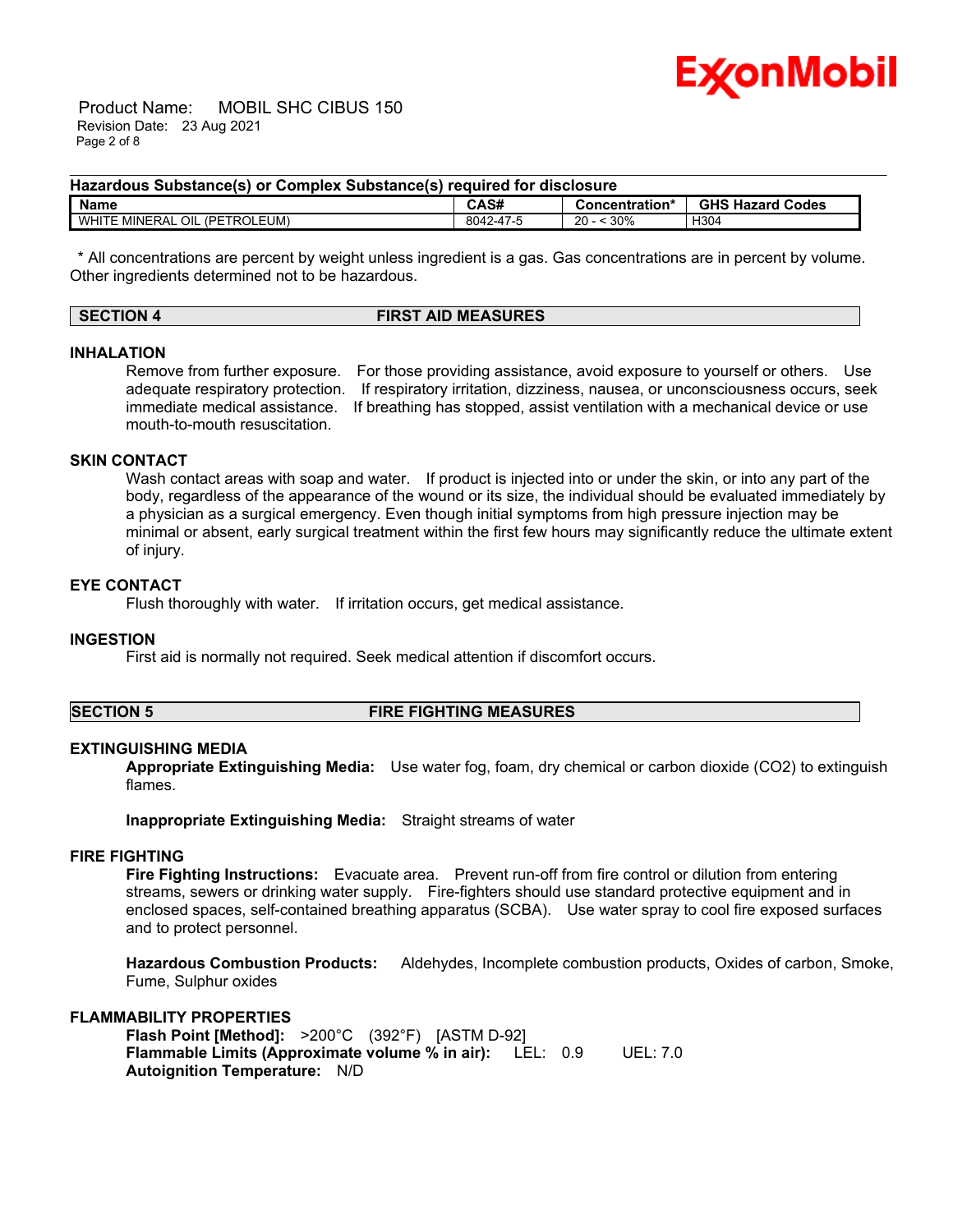

 Product Name: MOBIL SHC CIBUS 150 Revision Date: 23 Aug 2021 Page 3 of 8

#### **SECTION 6 ACCIDENTAL RELEASE MEASURES**

### **NOTIFICATION PROCEDURES**

In the event of a spill or accidental release, notify relevant authorities in accordance with all applicable regulations.

\_\_\_\_\_\_\_\_\_\_\_\_\_\_\_\_\_\_\_\_\_\_\_\_\_\_\_\_\_\_\_\_\_\_\_\_\_\_\_\_\_\_\_\_\_\_\_\_\_\_\_\_\_\_\_\_\_\_\_\_\_\_\_\_\_\_\_\_\_\_\_\_\_\_\_\_\_\_\_\_\_\_\_\_\_\_\_\_\_\_\_\_\_\_\_\_\_\_\_\_\_\_\_\_\_\_\_\_\_\_\_\_\_\_\_\_\_\_

### **PROTECTIVE MEASURES**

Avoid contact with spilled material. See Section 5 for fire fighting information. See the Hazard Identification Section for Significant Hazards. See Section 4 for First Aid Advice. See Section 8 for advice on the minimum requirements for personal protective equipment. Additional protective measures may be necessary, depending on the specific circumstances and/or the expert judgment of the emergency responders.

# **SPILL MANAGEMENT**

**Land Spill:** Stop leak if you can do so without risk. Recover by pumping or with suitable absorbent.

**Water Spill:** Stop leak if you can do so without risk. Confine the spill immediately with booms. Warn other shipping. Remove from the surface by skimming or with suitable absorbents. Seek the advice of a specialist before using dispersants.

Water spill and land spill recommendations are based on the most likely spill scenario for this material; however, geographic conditions, wind, temperature, (and in the case of a water spill) wave and current direction and speed may greatly influence the appropriate action to be taken. For this reason, local experts should be consulted. Note: Local regulations may prescribe or limit action to be taken.

# **ENVIRONMENTAL PRECAUTIONS**

Large Spills: Dyke far ahead of liquid spill for later recovery and disposal. Prevent entry into waterways, sewers, basements or confined areas.

# **SECTION 7 HANDLING AND STORAGE**

# **HANDLING**

Prevent small spills and leakage to avoid slip hazard. Material can accumulate static charges which may cause an electrical spark (ignition source). When the material is handled in bulk, an electrical spark could ignite any flammable vapors from liquids or residues that may be present (e.g., during switch-loading operations). Use proper bonding and/or earthing procedures. However, bonding and earthing may not eliminate the hazard from static accumulation. Consult local applicable standards for guidance. Additional references include American Petroleum Institute 2003 (Protection Against Ignitions Arising out of Static, Lightning and Stray Currents) or National Fire Protection Agency 77 (Recommended Practice on Static Electricity) or CENELEC CLC/TR 50404 (Electrostatics - Code of practice for the avoidance of hazards due to static electricity).

**Static Accumulator:** This material is a static accumulator.

# **STORAGE**

The type of container used to store the material may affect static accumulation and dissipation. Do not store in open or unlabelled containers.

### **SECTION 8 EXPOSURE CONTROLS / PERSONAL PROTECTION**

# **EXPOSURE LIMIT VALUES**

**Exposure limits/standards (Note: Exposure limits are not additive)**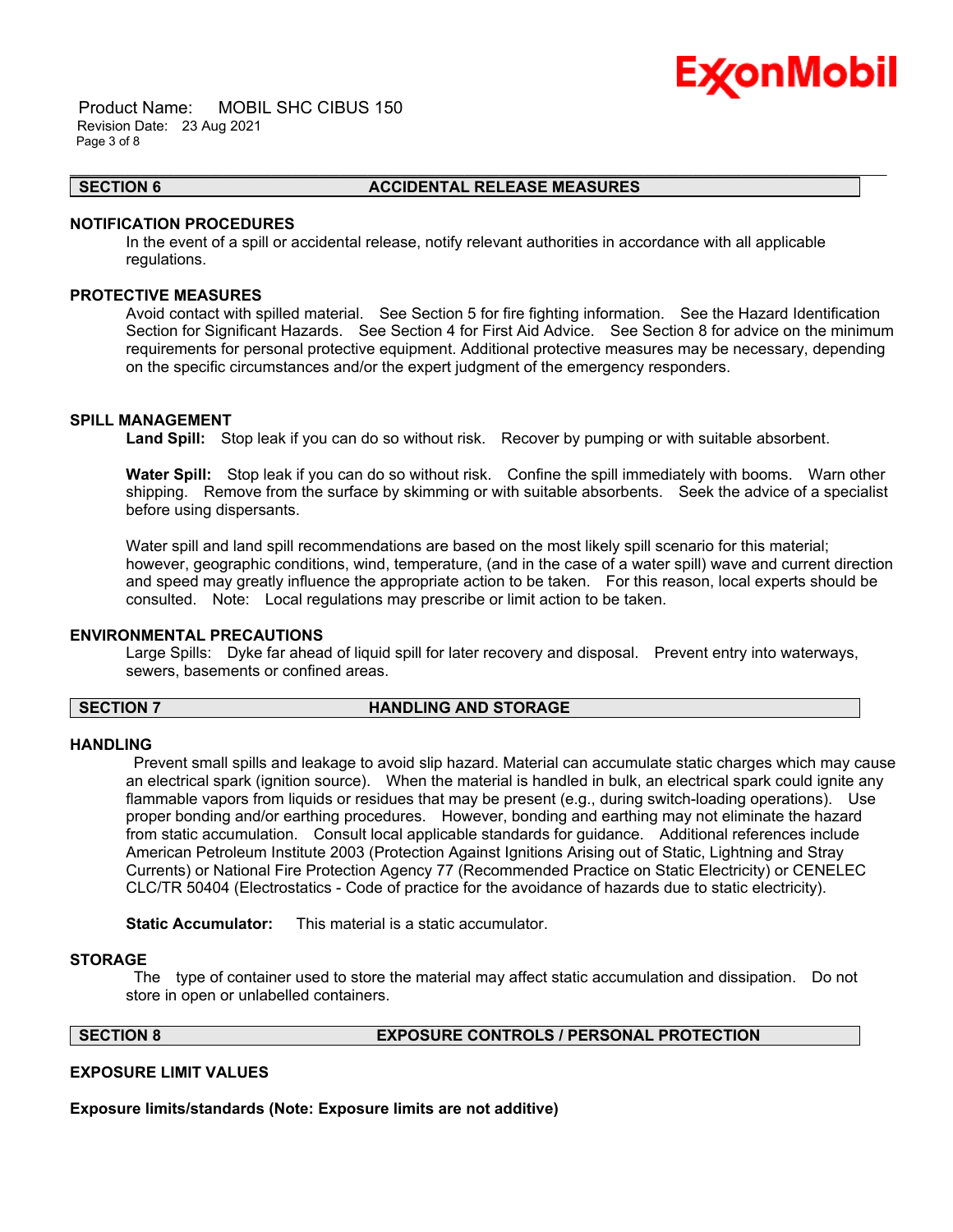

 Product Name: MOBIL SHC CIBUS 150 Revision Date: 23 Aug 2021 Page 4 of 8

| <b>Substance Name</b>                   | <b>Form</b> | Limit/Standard |                    | <b>Note</b> | <b>Source</b>  | Year |
|-----------------------------------------|-------------|----------------|--------------------|-------------|----------------|------|
| <b>WHITE MINERAL OIL</b><br>(PETROLEUM) | Mist.       | <b>STEL</b>    | 10 mg/m $3$        |             | New<br>Zealand | 2019 |
|                                         |             |                |                    |             | <b>OELS</b>    |      |
| <b>WHITE MINERAL OIL</b>                | Mist.       | <b>TWA</b>     | $5 \text{ mg/m}$ 3 |             | New            | 2019 |
| (PETROLEUM)                             |             |                |                    |             | Zealand        |      |
|                                         |             |                |                    |             | <b>OELS</b>    |      |
| <b>WHITE MINERAL OIL</b>                | Inhalable   | <b>TWA</b>     | $5 \text{ mg/m}$ 3 |             | <b>ACGIH</b>   | 2020 |
| (PETROLEUM)                             | fraction.   |                |                    |             |                |      |

\_\_\_\_\_\_\_\_\_\_\_\_\_\_\_\_\_\_\_\_\_\_\_\_\_\_\_\_\_\_\_\_\_\_\_\_\_\_\_\_\_\_\_\_\_\_\_\_\_\_\_\_\_\_\_\_\_\_\_\_\_\_\_\_\_\_\_\_\_\_\_\_\_\_\_\_\_\_\_\_\_\_\_\_\_\_\_\_\_\_\_\_\_\_\_\_\_\_\_\_\_\_\_\_\_\_\_\_\_\_\_\_\_\_\_\_\_\_

**Exposure limits/standards for materials that can be formed when handling this product:** When mists/aerosols can occur the following is recommended:  $5 \text{ mg/m}^3$  - ACGIH TLV (inhalable fraction).

# **Biological limits**

No biological limits allocated.

NOTE: Limits/standards shown for guidance only. Follow applicable regulations.

# **ENGINEERING CONTROLS**

The level of protection and types of controls necessary will vary depending upon potential exposure conditions. Control measures to consider:

No special requirements under ordinary conditions of use and with adequate ventilation.

# **PERSONAL PROTECTION**

Personal protective equipment selections vary based on potential exposure conditions such as applications, handling practices, concentration and ventilation. Information on the selection of protective equipment for use with this material, as provided below, is based upon intended, normal usage.

**Respiratory Protection:** If engineering controls do not maintain airborne contaminant concentrations at a level which is adequate to protect worker health, an approved respirator may be appropriate. Respirator selection, use, and maintenance must be in accordance with regulatory requirements, if applicable. Types of respirators to be considered for this material include:

No special requirements under ordinary conditions of use and with adequate ventilation. Particulate

For high airborne concentrations, use an approved supplied-air respirator, operated in positive pressure mode. Supplied air respirators with an escape bottle may be appropriate when oxygen levels are inadequate, gas/vapour warning properties are poor, or if air purifying filter capacity/rating may be exceeded.

**Hand Protection:** Any specific glove information provided is based on published literature and glove manufacturer data. Glove suitability and breakthrough time will differ depending on the specific use conditions. Contact the glove manufacturer for specific advice on glove selection and breakthrough times for your use conditions. Inspect and replace worn or damaged gloves. The types of gloves to be considered for this material include:

No protection is ordinarily required under normal conditions of use. Nitrile,Viton

**Eye Protection:** If contact is likely, safety glasses with side shields are recommended.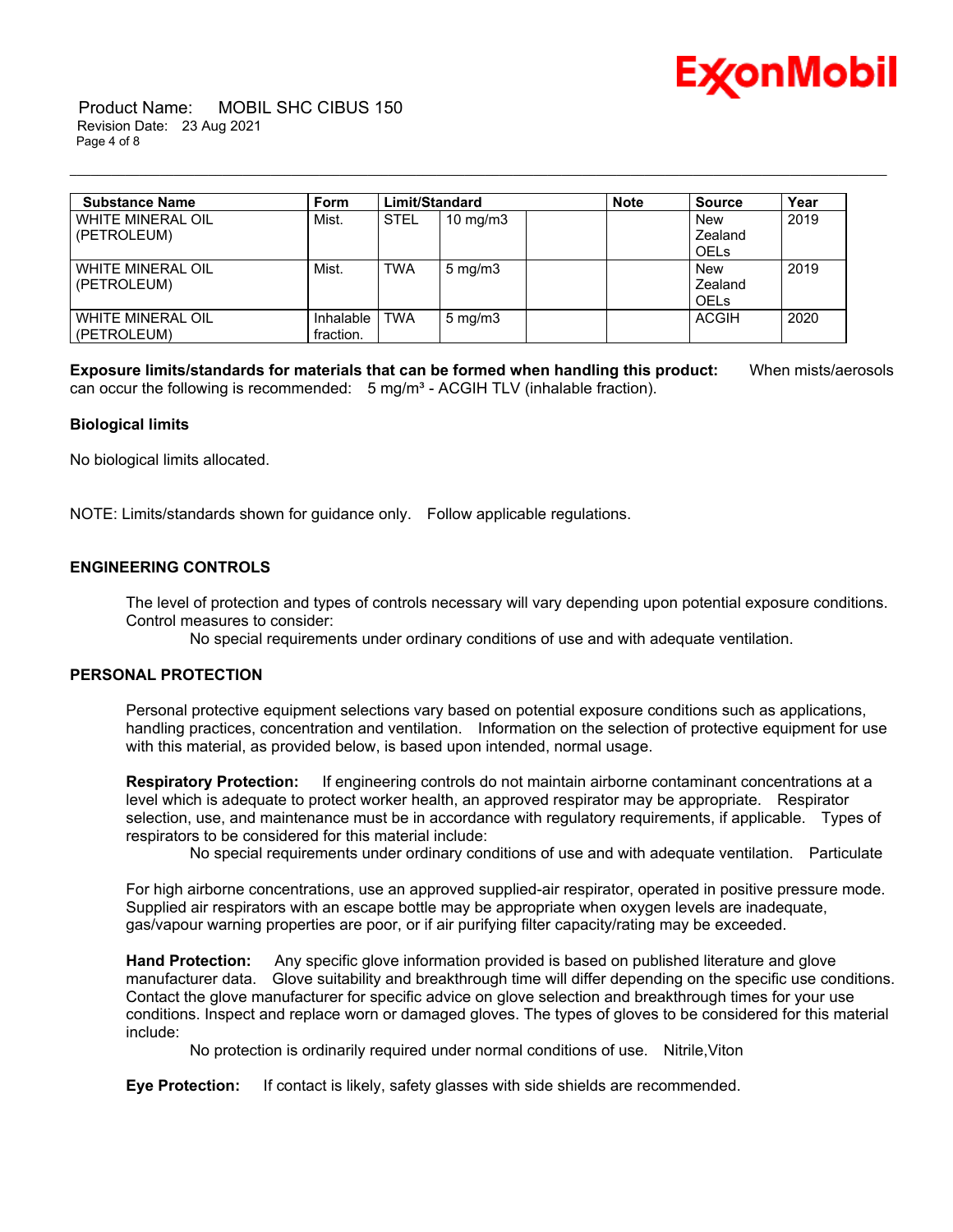

 Product Name: MOBIL SHC CIBUS 150 Revision Date: 23 Aug 2021 Page 5 of 8

> **Skin and Body Protection:** Any specific clothing information provided is based on published literature or manufacturer data. The types of clothing to be considered for this material include:

\_\_\_\_\_\_\_\_\_\_\_\_\_\_\_\_\_\_\_\_\_\_\_\_\_\_\_\_\_\_\_\_\_\_\_\_\_\_\_\_\_\_\_\_\_\_\_\_\_\_\_\_\_\_\_\_\_\_\_\_\_\_\_\_\_\_\_\_\_\_\_\_\_\_\_\_\_\_\_\_\_\_\_\_\_\_\_\_\_\_\_\_\_\_\_\_\_\_\_\_\_\_\_\_\_\_\_\_\_\_\_\_\_\_\_\_\_\_

No skin protection is ordinarily required under normal conditions of use. In accordance with good industrial hygiene practices, precautions should be taken to avoid skin contact.

**Specific Hygiene Measures:** Always observe good personal hygiene measures, such as washing after handling the material and before eating, drinking, and/or smoking. Routinely wash work clothing and protective equipment to remove contaminants. Discard contaminated clothing and footwear that cannot be cleaned. Practice good housekeeping.

# **ENVIRONMENTAL CONTROLS**

Comply with applicable environmental regulations limiting discharge to air, water and soil. Protect the environment by applying appropriate control measures to prevent or limit emissions.

# **SECTION 9 PHYSICAL AND CHEMICAL PROPERTIES**

**Note: Physical and chemical properties are provided for safety, health and environmental considerations only and may not fully represent product specifications. Contact the Supplier for additional information.**

# **GENERAL INFORMATION**

**Physical State:** Liquid **Colour:** Amber **Odour:** Characteristic **Odour Threshold:** N/D

# **IMPORTANT HEALTH, SAFETY, AND ENVIRONMENTAL INFORMATION**

**Relative Density (at 15 °C):** 0.843 [ASTM D4052] **Flammability (Solid, Gas):** N/A **Flash Point [Method]:** >200°C (392°F) [ASTM D-92] **Flammable Limits (Approximate volume % in air):** LEL: 0.9 UEL: 7.0 **Autoignition Temperature:** N/D **Boiling Point / Range:** > 316°C (601°F) [Estimated] **Decomposition Temperature:** N/D **Vapour Density (Air = 1):** > 2 at 101 kPa [Estimated] **Vapour Pressure:** < 0.013 kPa (0.1 mm Hg) at 20 °C [Estimated] **Evaporation Rate (n-butyl acetate = 1):** N/D **pH:** N/A **Log Pow (n-Octanol/Water Partition Coefficient):** > 3.5 [Estimated] **Solubility in Water:** Negligible **Viscosity:** 152 cSt (152 mm2/sec) at 40ºC | 17 cSt (17 mm2/sec) at 100°C [ASTM D 445] **Molecular Weight:** N/D **Oxidizing Properties:** See Hazards Identification Section.

# **OTHER INFORMATION**

| <b>Freezing Point:</b> | N/D |                                  |
|------------------------|-----|----------------------------------|
| <b>Melting Point:</b>  | N/A |                                  |
| <b>Pour Point:</b>     |     | $-18^{\circ}$ C (0°F) [ASTM D97] |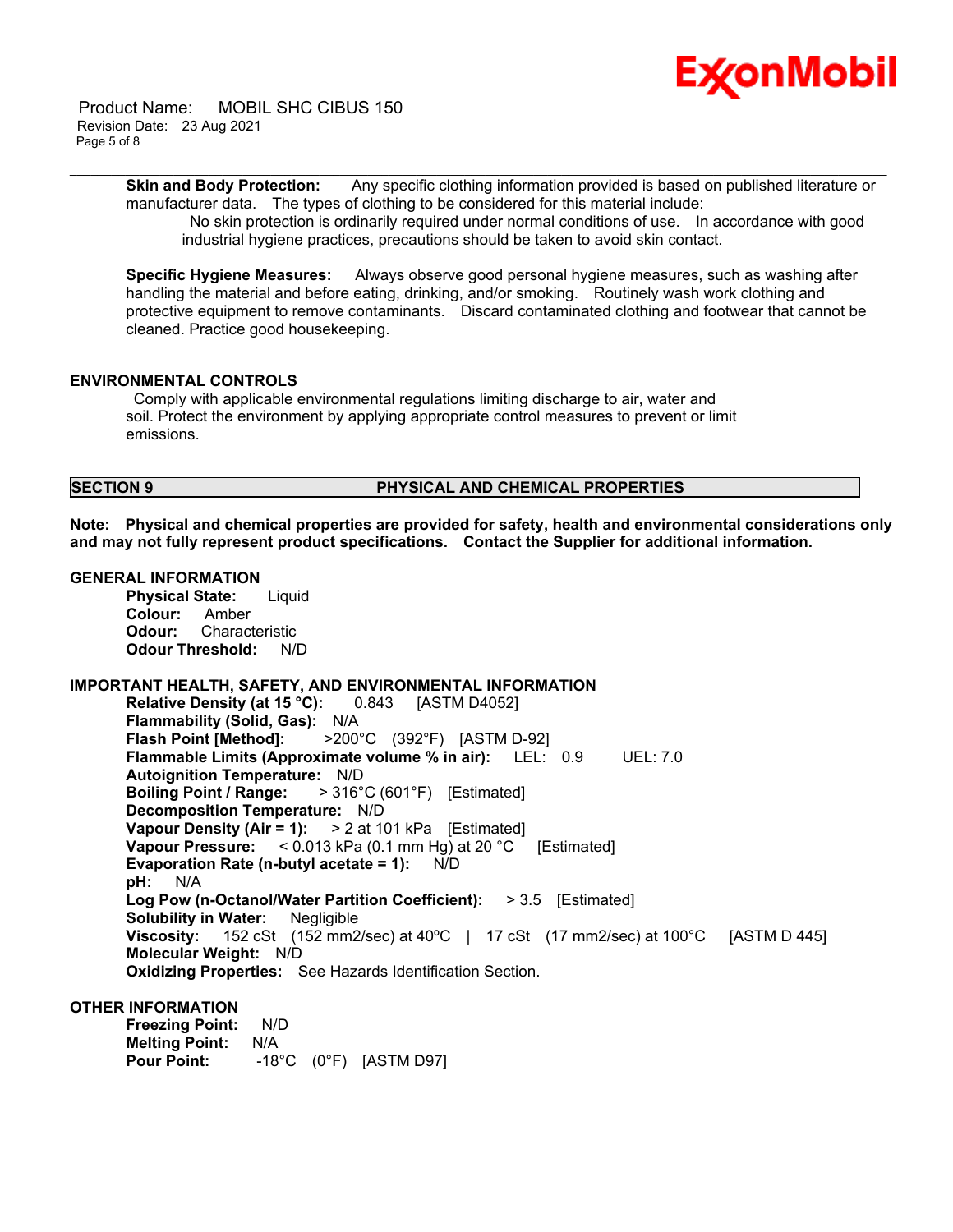

 Product Name: MOBIL SHC CIBUS 150 Revision Date: 23 Aug 2021 Page 6 of 8

#### \_\_\_\_\_\_\_\_\_\_\_\_\_\_\_\_\_\_\_\_\_\_\_\_\_\_\_\_\_\_\_\_\_\_\_\_\_\_\_\_\_\_\_\_\_\_\_\_\_\_\_\_\_\_\_\_\_\_\_\_\_\_\_\_\_\_\_\_\_\_\_\_\_\_\_\_\_\_\_\_\_\_\_\_\_\_\_\_\_\_\_\_\_\_\_\_\_\_\_\_\_\_\_\_\_\_\_\_\_\_\_\_\_\_\_\_\_\_ **SECTION 10 STABILITY AND REACTIVITY**

**STABILITY:** Material is stable under normal conditions.

**CONDITIONS TO AVOID:** Excessive heat. High energy sources of ignition.

**MATERIALS TO AVOID:** Strong oxidisers

**HAZARDOUS DECOMPOSITION PRODUCTS:** Material does not decompose at ambient temperatures.

**POSSIBILITY OF HAZARDOUS REACTIONS:** Hazardous polymerization will not occur.

| <b>SECTION 11</b> | <b>TOXICOLOGICAL INFORMATION</b> |
|-------------------|----------------------------------|
|                   |                                  |

# **ACUTE TOXICITY**

| <b>Route of Exposure</b>                    | <b>Conclusion / Remarks</b>                                                                      |
|---------------------------------------------|--------------------------------------------------------------------------------------------------|
| <b>Inhalation</b>                           |                                                                                                  |
| Toxicity: No end point data for material.   | Minimally Toxic. Based on assessment of the components.                                          |
| Irritation: No end point data for material. | Negligible hazard at ambient/normal handling temperatures.                                       |
|                                             |                                                                                                  |
| Ingestion                                   |                                                                                                  |
| Toxicity: No end point data for material.   | Minimally Toxic. Based on assessment of the components.                                          |
|                                             |                                                                                                  |
| <b>Skin</b>                                 |                                                                                                  |
| Toxicity: No end point data for material.   | Minimally Toxic. Based on assessment of the components.                                          |
| Irritation: No end point data for material. | Negligible irritation to skin at ambient temperatures. Based on<br>assessment of the components. |
|                                             |                                                                                                  |
| Eye                                         |                                                                                                  |
| Irritation: No end point data for material. | May cause mild, short-lasting discomfort to eyes. Based on<br>assessment of the components.      |

# **OTHER HEALTH EFFECTS FROM SHORT AND LONG TERM EXPOSURE**

Anticipated health effects from sub-chronic, chronic, respiratory or skin sensitization, mutagenicity, reproductive toxicity, carcinogenicity, target organ toxicity (single exposure or repeated exposure), aspiration toxicity and other effects based on human experience and/or experimental data.

# **For the product itself:**

Repeated and/or prolonged exposure may cause irritation to the skin, eyes, or respiratory tract. **Contains:**

Synthetic base oils: Not expected to cause significant health effects under conditions of normal use, based on laboratory studies with the same or similar materials. Not mutagenic or genotoxic. Not sensitising in test animals and humans.

# **IARC Classification:**

**The following ingredients are cited on the lists below:** None.

--REGULATORY LISTS SEARCHED--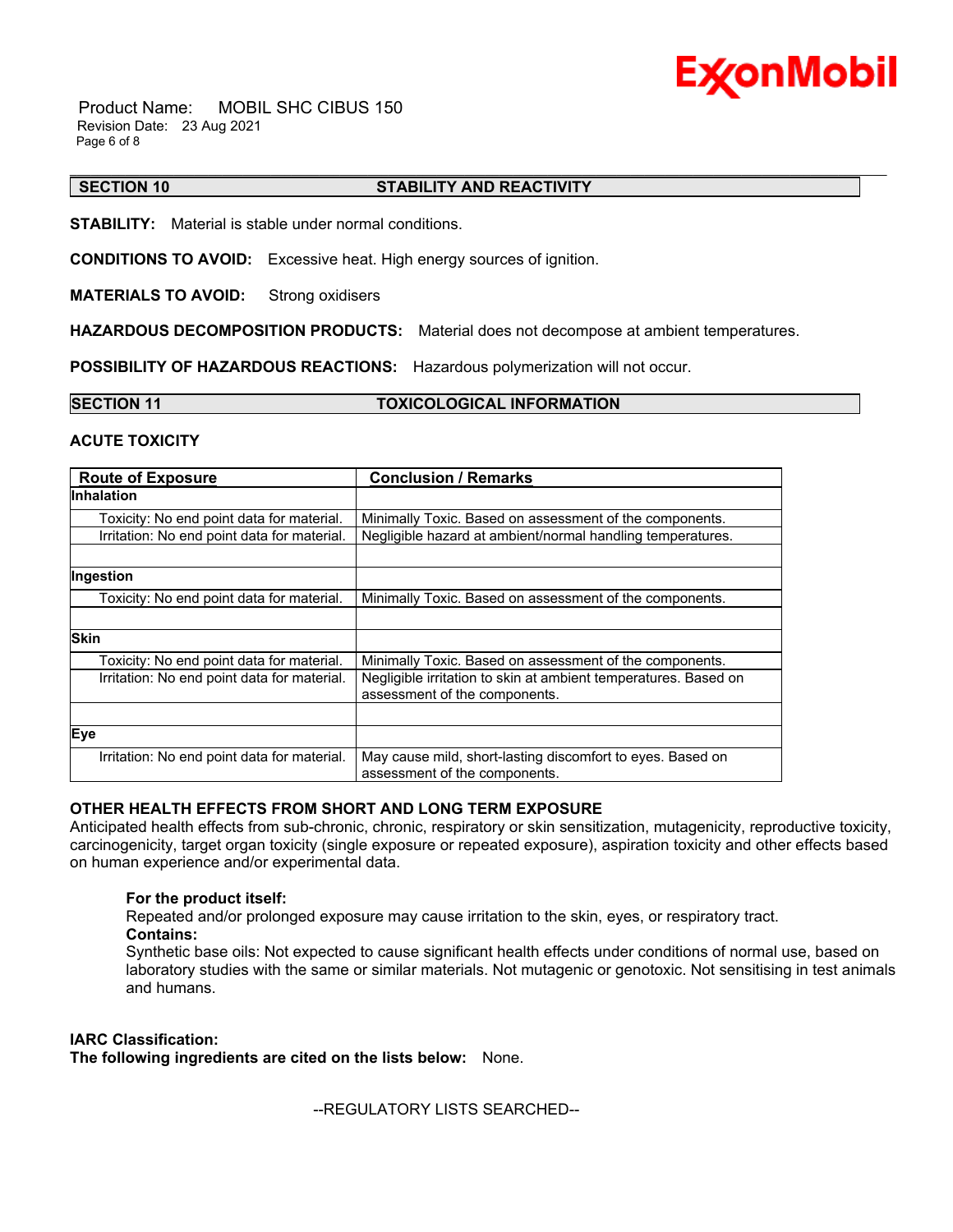

 Product Name: MOBIL SHC CIBUS 150 Revision Date: 23 Aug 2021 Page 7 of 8

\_\_\_\_\_\_\_\_\_\_\_\_\_\_\_\_\_\_\_\_\_\_\_\_\_\_\_\_\_\_\_\_\_\_\_\_\_\_\_\_\_\_\_\_\_\_\_\_\_\_\_\_\_\_\_\_\_\_\_\_\_\_\_\_\_\_\_\_\_\_\_\_\_\_\_\_\_\_\_\_\_\_\_\_\_\_\_\_\_\_\_\_\_\_\_\_\_\_\_\_\_\_\_\_\_\_\_\_\_\_\_\_\_\_\_\_\_\_  $1 = IARC 1$  2 =  $IARC 2A$  3 =  $IARC 2B$ 

# **SECTION 12 ECOLOGICAL INFORMATION**

The information given is based on data for the material, components of the material, or for similar materials, through the application of bridging principals.

# **ECOTOXICITY**

Material -- Not expected to be harmful to aquatic organisms.

# **MOBILITY**

 Base oil component -- Low solubility and floats and is expected to migrate from water to the land. Expected to partition to sediment and wastewater solids.

# **SECTION 13 DISPOSAL CONSIDERATIONS**

Disposal recommendations based on material as supplied. Disposal must be in accordance with current applicable laws and regulations, and material characteristics at time of disposal.

# **DISPOSAL RECOMMENDATIONS**

Product is suitable for burning in an enclosed controlled burner for fuel value or disposal by supervised incineration at very high temperatures to prevent formation of undesirable combustion products. Protect the environment. Dispose of used oil at designated sites. Minimize skin contact. Do not mix used oils with solvents, brake fluids or coolants.

**Empty Container Warning** Empty Container Warning (where applicable): Empty containers may contain residue and can be dangerous. Do not attempt to refill or clean containers without proper instructions. Empty drums should be completely drained and safely stored until appropriately reconditioned or disposed. Empty containers should be taken for recycling, recovery, or disposal through suitably qualified or licensed contractor and in accordance with governmental regulations. DO NOT PRESSURISE, CUT, WELD, BRAZE, SOLDER, DRILL, GRIND, OR EXPOSE SUCH CONTAINERS TO HEAT, FLAME, SPARKS, STATIC ELECTRICITY, OR OTHER SOURCES OF IGNITION. THEY MAY EXPLODE AND CAUSE INJURY OR DEATH.

| <b>SECTION 14</b> | <b>TRANSPORT INFORMATION</b> |
|-------------------|------------------------------|
|                   |                              |

**LAND** : Not Regulated for Land Transport

- **SEA (IMDG):** Not Regulated for Sea Transport according to IMDG-Code
- **AIR (IATA):** Not Regulated for Air Transport

# **SECTION 15 REGULATORY INFORMATION**

**Material is Not Hazardous as defined by the Hazardous Substances (Health and Safety Reform Revocations) Regulations 2017.**